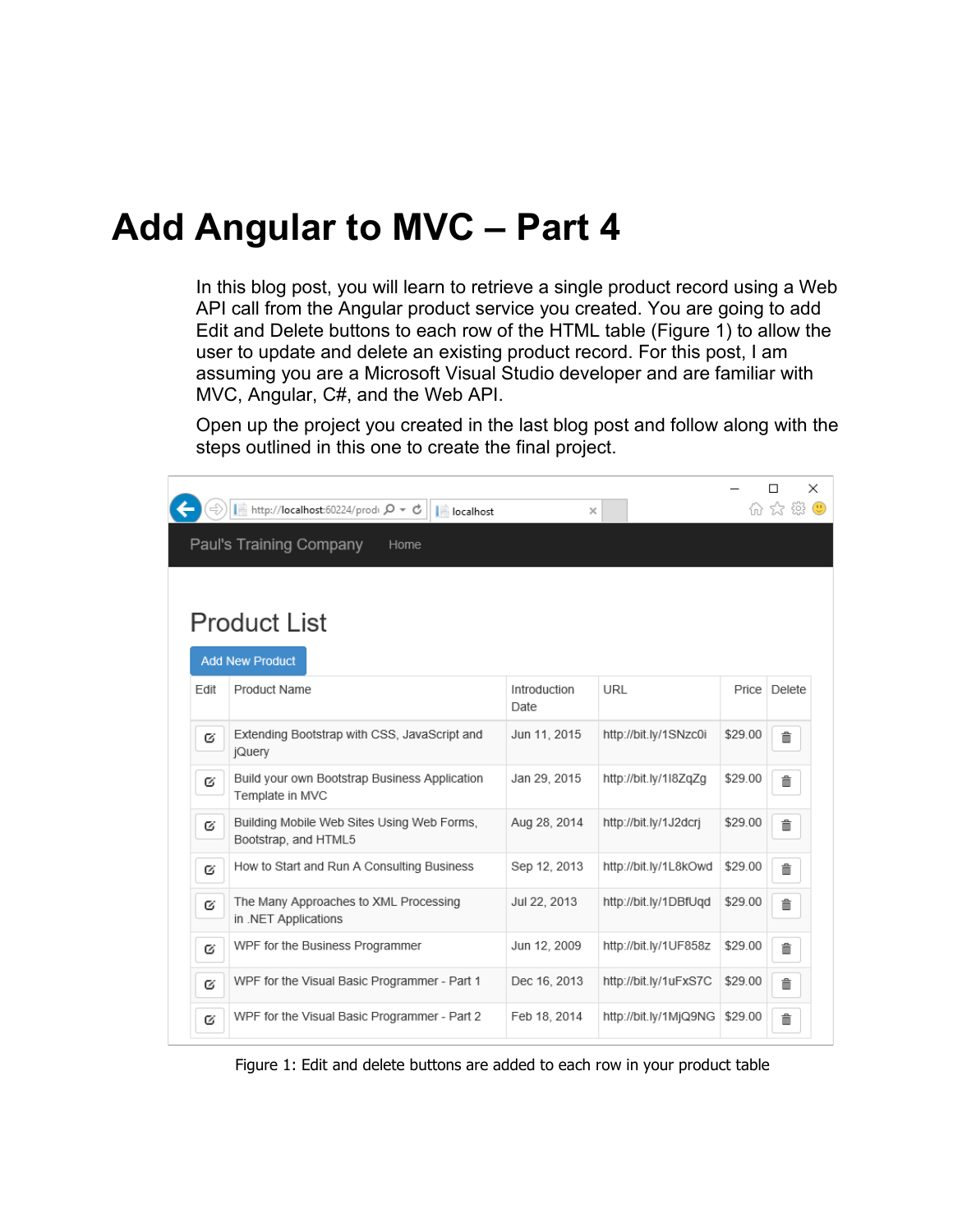## **Get a Single Product**

When the user clicks on the Edit button next to a specific product in the HTML table, you should go back to the server to retrieve the full product record for editing. This ensures you are getting the latest product data.

#### **Add Get to Controller**

To get a single product add a Get() method to your ProductApiController class. This Get() method is different from the other one in this class in that it accepts a product id of the product you wish to retrieve. Add this method, shown below to your ProductApiController class.

```
[HttpGet]
public IHttpActionResult Get(int id) {
  IHttpActionResult ret;
  ProductViewModel vm = new ProductViewModel();
  vm.GetProduct(id);
  if (vm.Entity != null) {
   ret = Ok(rm.Entity); }
  else {
   ret = NotFound();
   }
  return ret;
}
```
#### **Add Get to Angular Product Service**

Now that you have the Web API method created, write a getProduct() method in the ProductService component. Open the product.service.ts file and add the following method.

```
getProduct(id: number): Observable<Product> {
 let url = this.url + \sqrt{''} + id;
  return this.http.get(url)
     .map(response => response.json() as Product)
    .catch(this.handleErrors);
}
```
This method builds a URL that looks like the following: **api/productApi/2**. The number 2 on the end is what gets passed to the *id* parameter in the Get() method in your ProductApiController.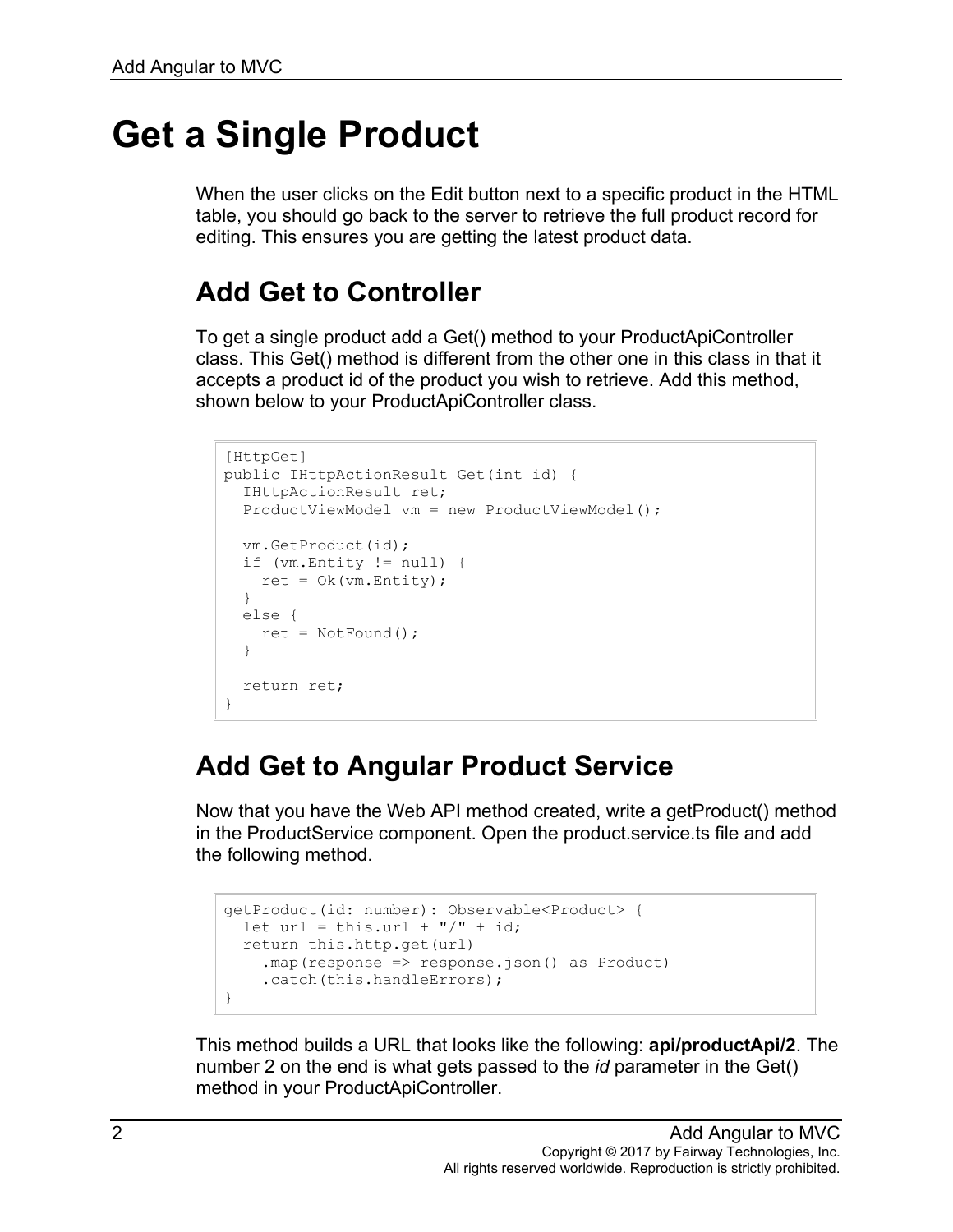#### **Add Select Button to HTML Table**

As you saw in [Figure 1,](#page-0-0) you need to add an "Edit" column to your table. Open the product-list.component.html file and insert a new <td> element within the <thead> element.

```
<td>Edit</td>
```
Move down to the <tbody> element and insert a new <td> element in the same position.

```
<td>
  <button class="btn btn-default btn-sm"
          (click)="selectProduct(product.productId)">
     <i class="glyphicon glyphicon-edit"></i>
   </button>
\langle t \rangle
```
### **Modify Product List Component**

The click event on this button is going to call a method named selectProduct(). You pass in the product id to this method in order to pass this id to the detail page so it can load the product data associated with that id. Add the selectProduct() function to the ProductListComponent. This function is going to call the navigate function and pass that id to the product detail page.

```
selectProduct(id: number) {
  this.router.navigate(['/productDetail', id]);
}
```
### **Retrieve a Passed Parameter**

You are going to need to modify the ngOnInit() method you previously wrote in the ProductDetailComponent. When you created the add functionality in the last blog post, you did not do anything with the parameter that was passed into the ProductDetailComponent. Now, since you are passing an id, you are going to use that id to call the getProduct method on the product service to retrieve the product. Open the product-detail.component.ts file and modify the ngOnInit() function to look like the following.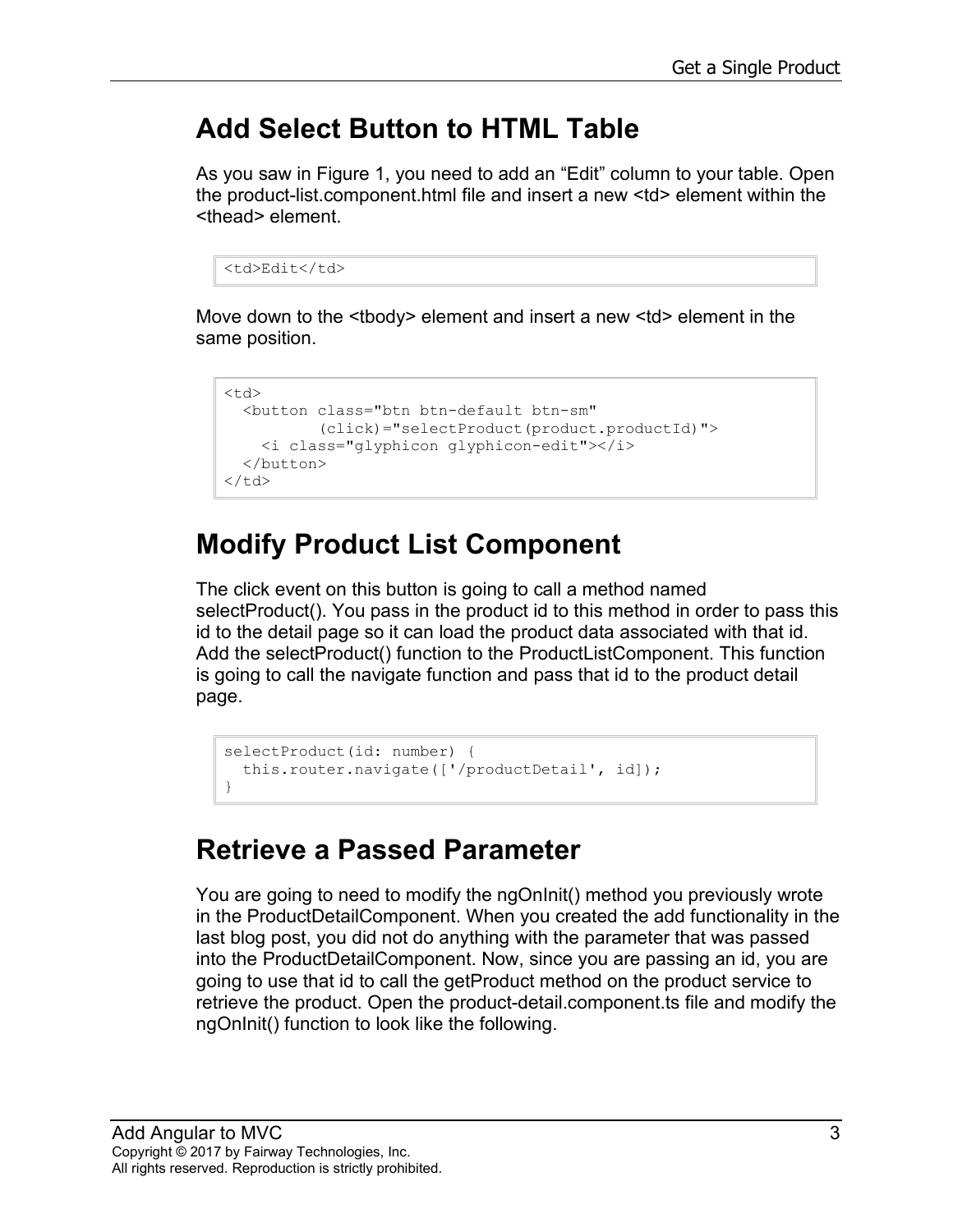```
ngOnInit() {
  this.route.params.forEach((params: Params) => {
     if (params['id'] !== undefined) {
      if (params['id'] != "-1") {
         this.productService.getProduct(params['id'])
          .subscribe(product \Rightarrow this.product = product,
              errors => this.handleErrors(errors));
       }
       else {
        this.product = new Product();
         this.product.price = 1;
         this.product.url = "http://www.fairwaytech.com";
       }
     }
   });
}
```
In the above code you loop through the route.params array and retrieve a Params object. You check to see if the 'id' parameter is defined on that Params object. If the id value exists, check if that value to see if it is equal to a -1. If so, then assume you are adding a product. If the value is anything else, then it is a valid product id. Call the getProduct() method on the product service to retrieve a single product object.

At this point you can run the application and click on the Edit button. If you did everything correctly, you should see product data in all the input fields.

# **Update a Product**

Now that you have the current product data displayed in the input fields, the user may update them. Create the appropriate code to perform the updating now.

#### **Add PUT Method in Controller**

Our first step, of course, is to add a new PUT method in the ProductApiController class. Open the ProductApiController.cs file and add the following code.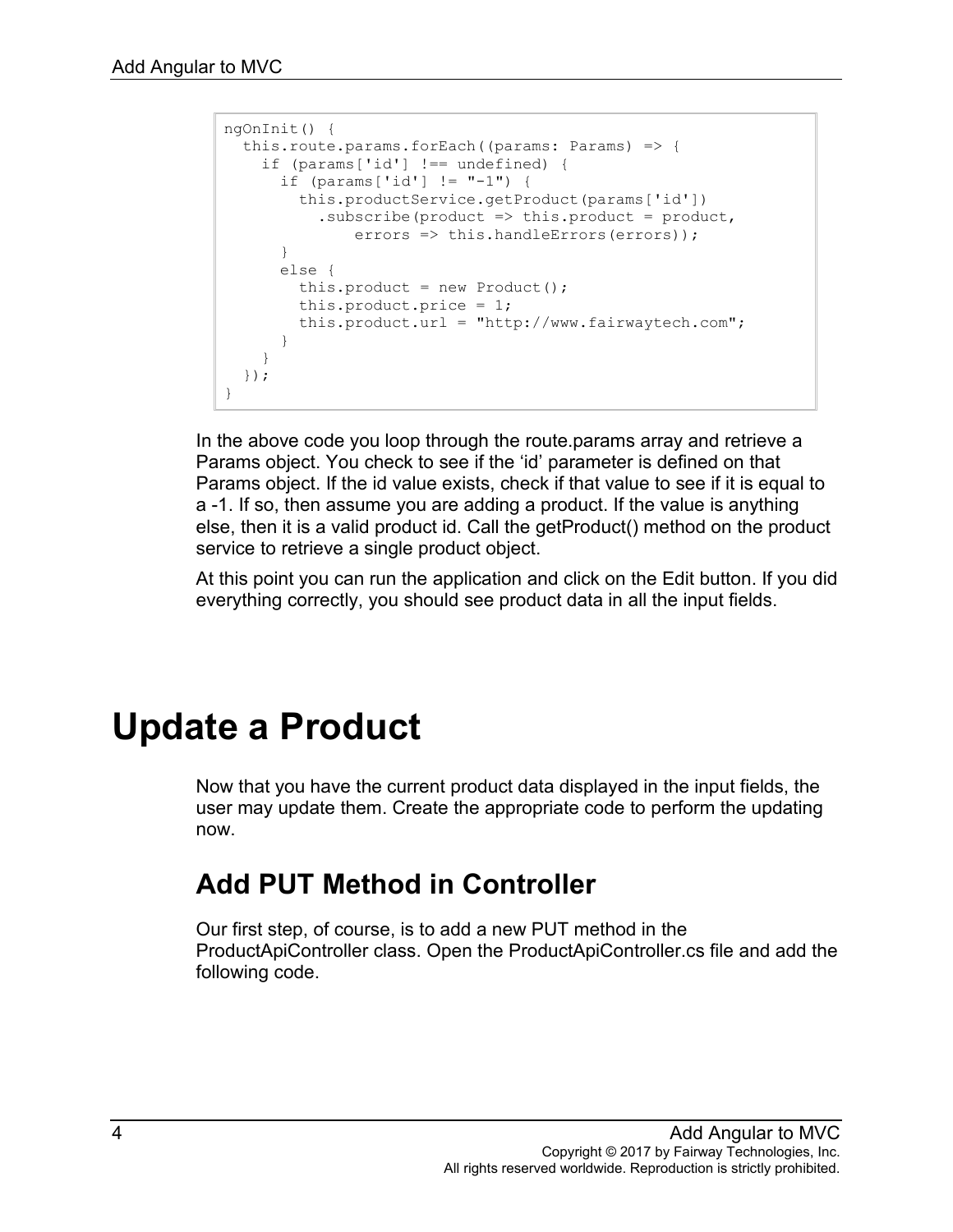```
[HttpPut()]
public IHttpActionResult Put(int id, Product product) {
  IHttpActionResult ret = null;
   ProductViewModel vm = new ProductViewModel();
  if (product != null) {
     if (vm.Update(product)) {
     ret = Ok(rm.Entity); }
     else {
       if (vm.Messages.Count > 0) {
       ret = BadRequest(
               ConvertMessagesToModelState(vm.Messages));
       }
       else if (vm.LastException != null) {
        ret = InternalServerError(vm.LastException);
       }
     }
   }
  else {
   ret = NotFound();
   }
  return ret;
}
```
#### **Add updateProduct to Product Service**

Add another method to your Angular product service class to call this new PUT method. Open the product.service.ts file and add the following updateProduct() method.

```
updateProduct(product: Product): Observable<Product> {
  let headers = new Headers({ 'Content-Type': 
                                'application/json' });
  let options = new RequestOptions({ headers: headers });
  return this.http.put(this.url + "/" + product.productId,
                          product, options)
     .map(this.extractData)
    .catch(this.handleErrors);
}
```
When you PUT data, as opposed to getting data, you need to specify the content type as JSON data. You do this by creating a new Headers object and setting the 'Content-Type' property to 'application/json'. Create a RequestOptions object and set the *headers* property to this new Headers object you created. Call the put method on the Http service passing in the product object and the RequestOptions object. When calling a PUT you specify the URL and you also add on the product id to that URL.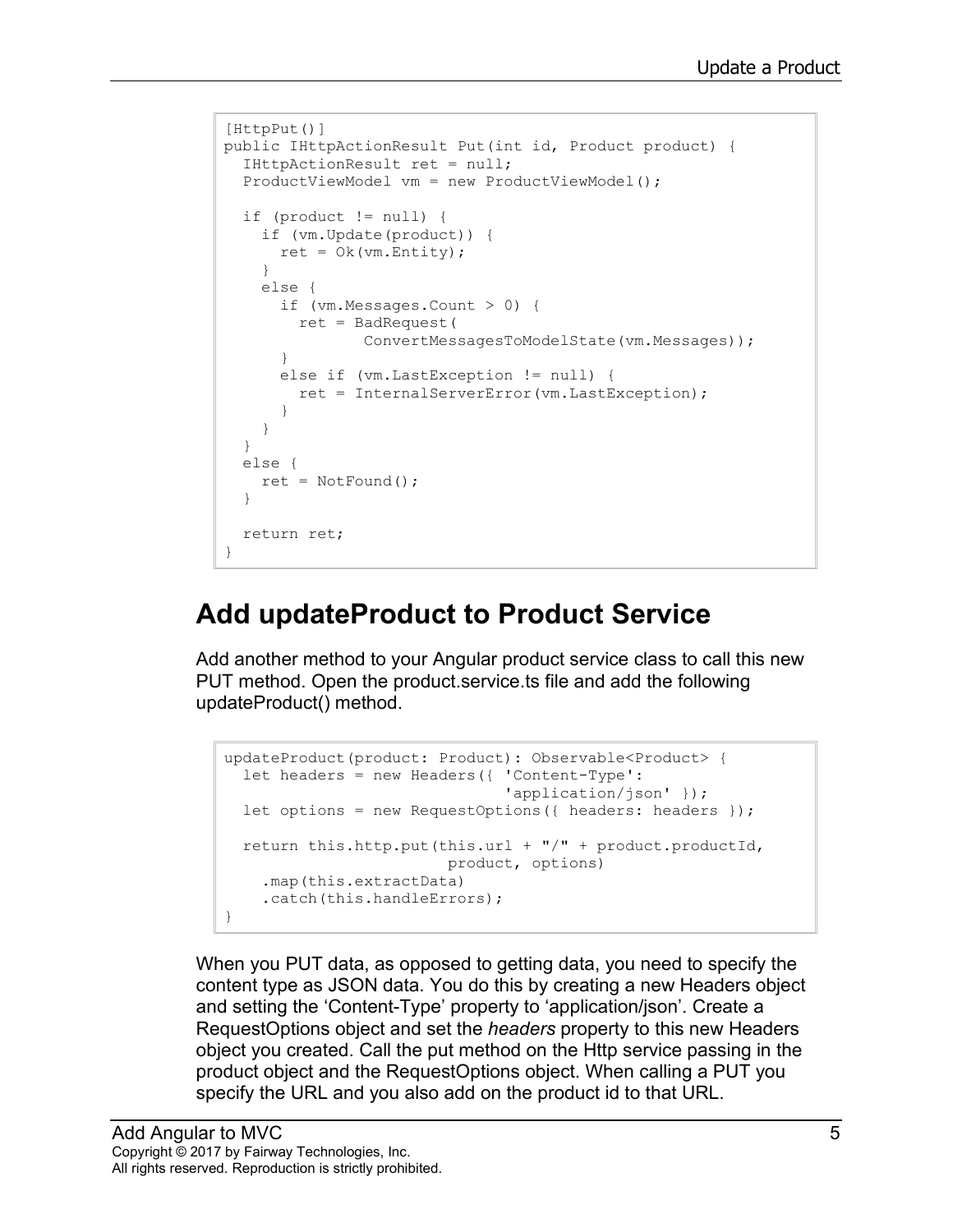#### **Modify the updateProduct() Method**

In the last blog post you wrote an updateProduct method that was empty. It is now time to fill in this method. Open the product-detail.component.ts file and modify the updateProduct method to call the updateProduct method you created in the product service.

```
updateProduct(product: Product) {
  this.productService.updateProduct(product)
   .subscribe(() \Rightarrow this.goBack(),
     errors => this.handleErrors(errors));
}
```
# **Delete a Product**

The last piece of functionality to add to your product page is the ability to delete product.

#### **Add DELETE to Controller**

Add a DELETE method to your ProductApiController to which you pass in the product id to delete. Open the ProductApiController.cs file and add the Delete method shown below.

```
[HttpDelete]
public IHttpActionResult Delete(int id) {
   IHttpActionResult ret;
   ProductViewModel vm = new ProductViewModel();
   if (vm.Delete(id)) {
    ret = Ok(rm.Entity); }
   else {
    ret = NotFound();
   }
   return ret;
}
```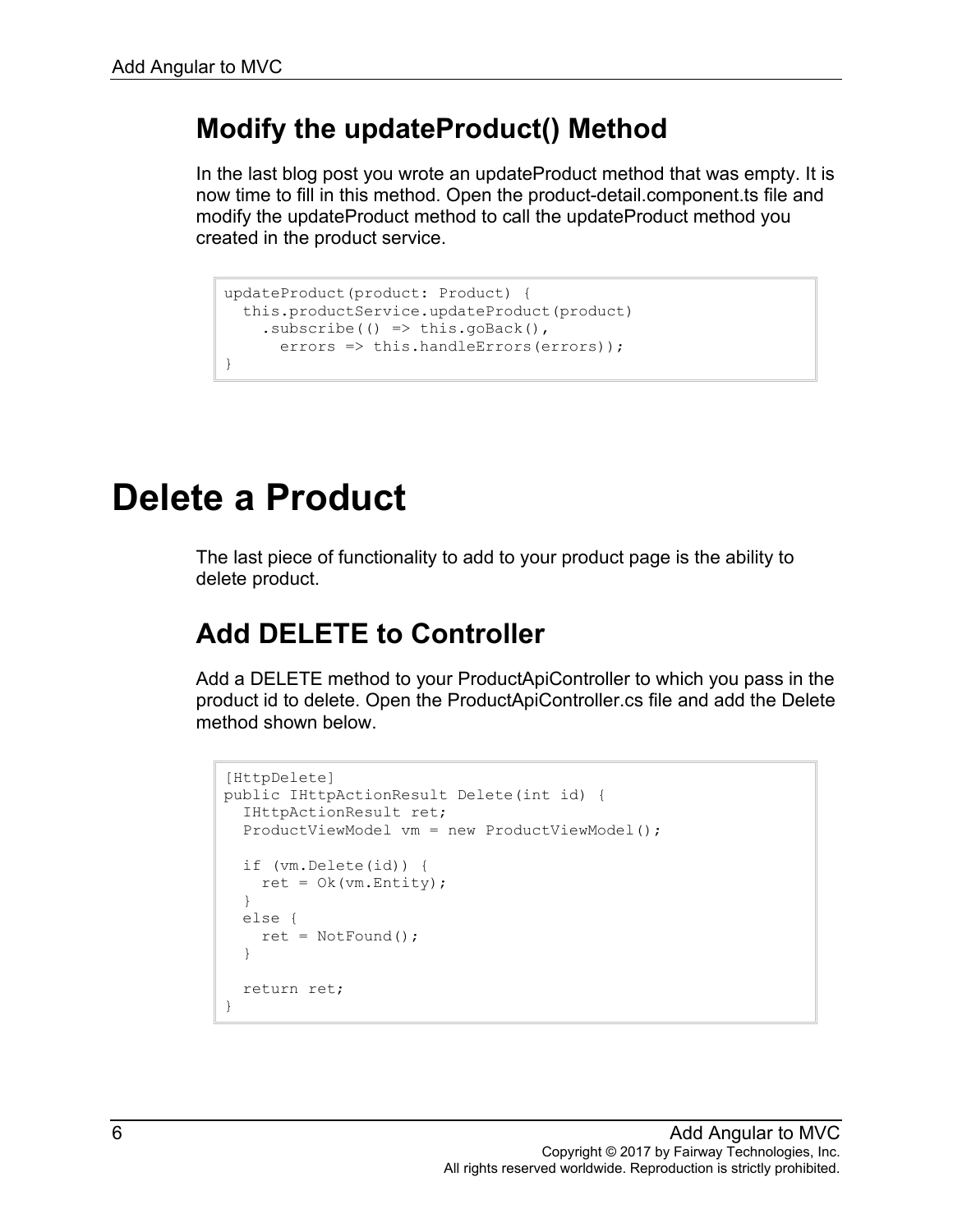#### **Add deleteProduct to ProductService**

Add a method to your Angular product service to call the delete method in your Web API. Open the product.service.ts file and add the deleteProduct() method shown below.

```
deleteProduct(id: number): Observable<Product> {
 return this.http.delete(this.url + ''/'' + id)
   .map(() => null) .catch(this.handleErrors);
}
```
#### **Add Delete Button to HTML Table**

As you saw in [Figure 1,](#page-0-0) you need to add a "Delete" column to your table. Open the product-list.component.html file and insert a new <td> element within the <thead> element. Make this the last element in the <thead> element.

<td>Delete</td>

Add a <td> as the very last element in the <tbody> tag. Add a button with a click event that calls a method in your ProductListComponent class. Pass the current product id in the table to this method.

```
<hd>
   <button class="btn btn-default btn-sm"
            (click)="deleteProduct(product.productId)">
     <i class="glyphicon glyphicon-trash"></i>
   </button>
\langle t.d \rangle
```
#### **Add deleteProduct() Method in List Component**

Now that you have a button to call a deleteProduct method, go ahead and add that method. Open the product-list.component.ts file and add the code shown below.